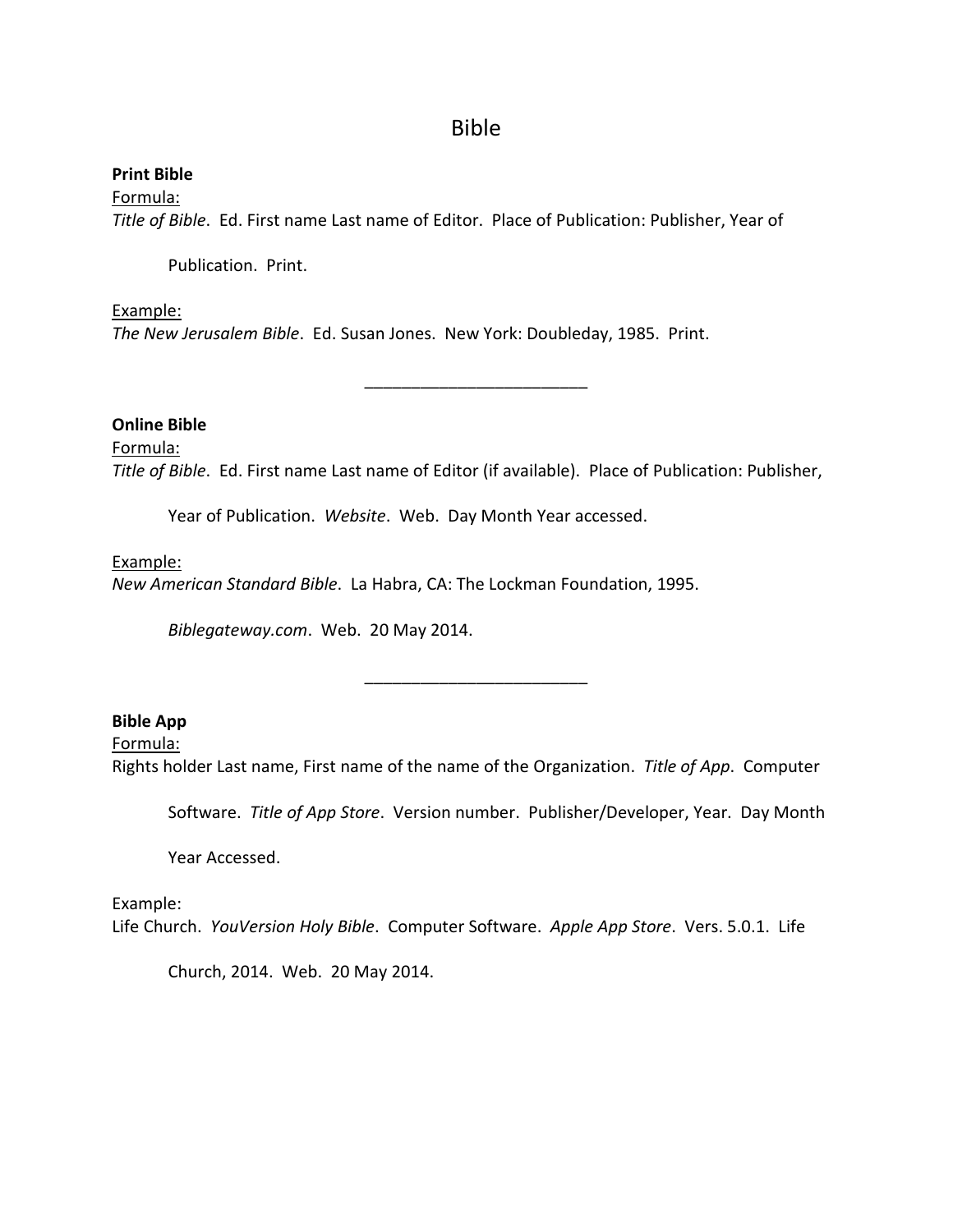# Catechism

#### **Print Version**

Formula:

Catholic Church. *Catechism of the Catholic Church.* Edition. Place of Publication: Publisher, Year of Publication. Print.

#### Example:

Catholic Church. *Catechism of the Catholic Church*. 2nd ed. Washington, DC: United States

Catholic Conference, Inc. - Libreria Editrice Vaticana, 1997. Print.

**Online Version**

#### Formula:

Catholic Church. *Catechism of the Catholic Church.* Edition. Place of Publication: Publisher,

\_\_\_\_\_\_\_\_\_\_\_\_\_\_\_\_\_\_\_\_\_\_\_\_

Year of Publication. *Website home address.* Web. Day Month Year accessed.

#### Example:

Catholic Church. *Catechism of the Catholic Church*. 2nd ed. Washington, DC: United States

Catholic Conference, Inc. - Libreria Editrice Vaticana, 2011. *usccb.org.* Web. 20 May

2014.

# **App**

# Formula:

Catholic Church. *Catechism of the Catholic Church. Name of App.* Computer Software. *Title of* 

\_\_\_\_\_\_\_\_\_\_\_\_\_\_\_\_\_\_\_\_\_\_\_\_

*App Store.* Version. Publisher/Developer, Year. Web. Day Month Year accessed.

#### Example:

Catholic Church. *Catechism of the Catholic Church. Laudate*. Computer Software. *Apple App* 

*Store*. Vers. 2.16. Aycka Soft, 2014. Web. 20 May 2014.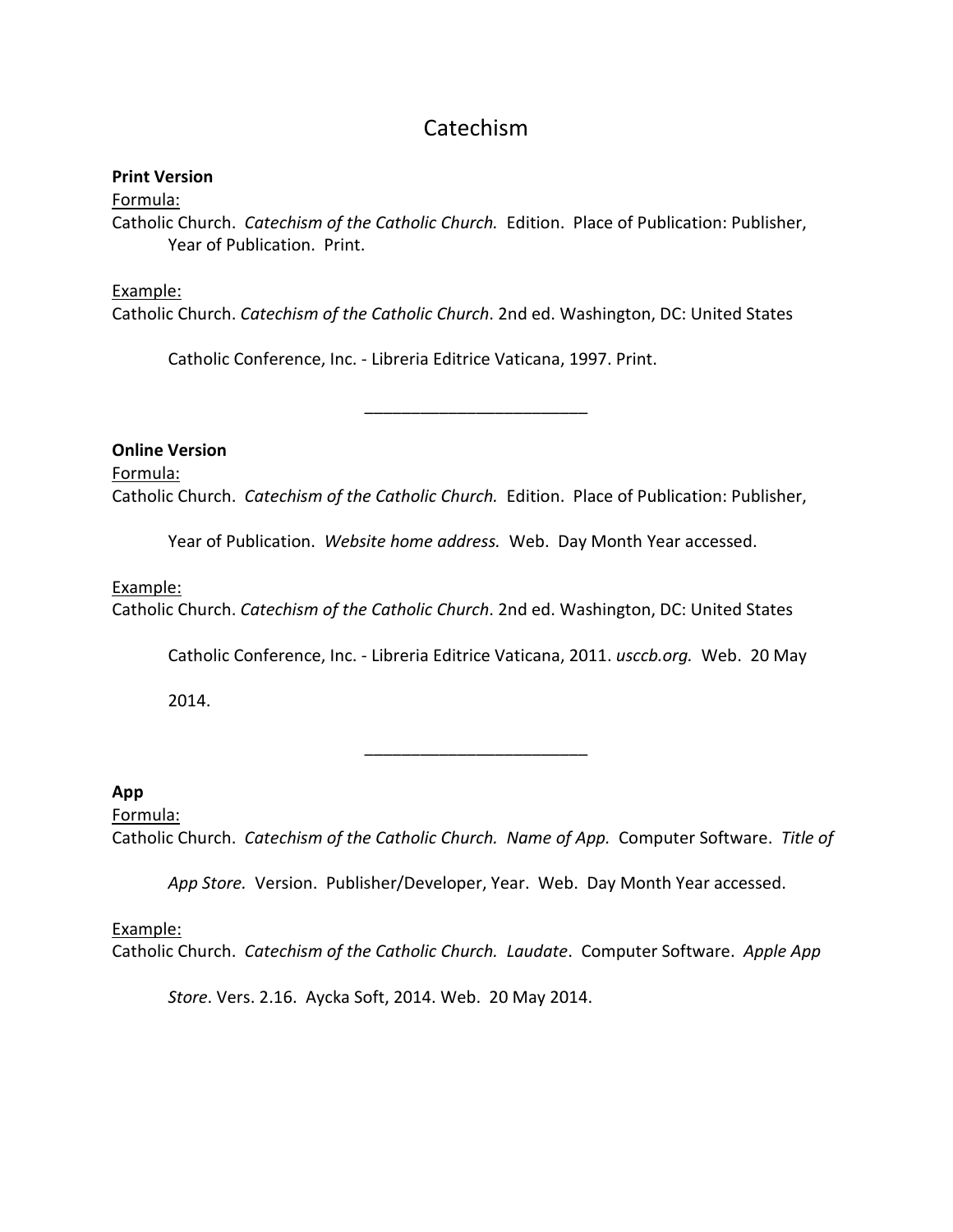# eBook Apps

# **With publisher information**

# Formula:

Last name, First name. *Title of Book*. Place of Publication: Publisher, Year of Publication.

*Format*.

Example: Cooper, Michelle. *The FitzOsbournes in Exile*. New York: Alfred A. Knopf, 2011. *Kindle.*

\_\_\_\_\_\_\_\_\_\_\_\_\_\_\_\_\_\_\_\_\_\_\_\_

Fitzgerald, F. Scott. *This Side of Paradise*. New York: Scribner, 1920. *iBooks*.

**Without publisher information**

Formula:

Last name, First name. *Title of Book*. Project Gutenberg, Year released. *Format*.

Example:

Bronte, Emily. *Wuthering Heights*. Project Gutenberg, 2007. *iBooks*.